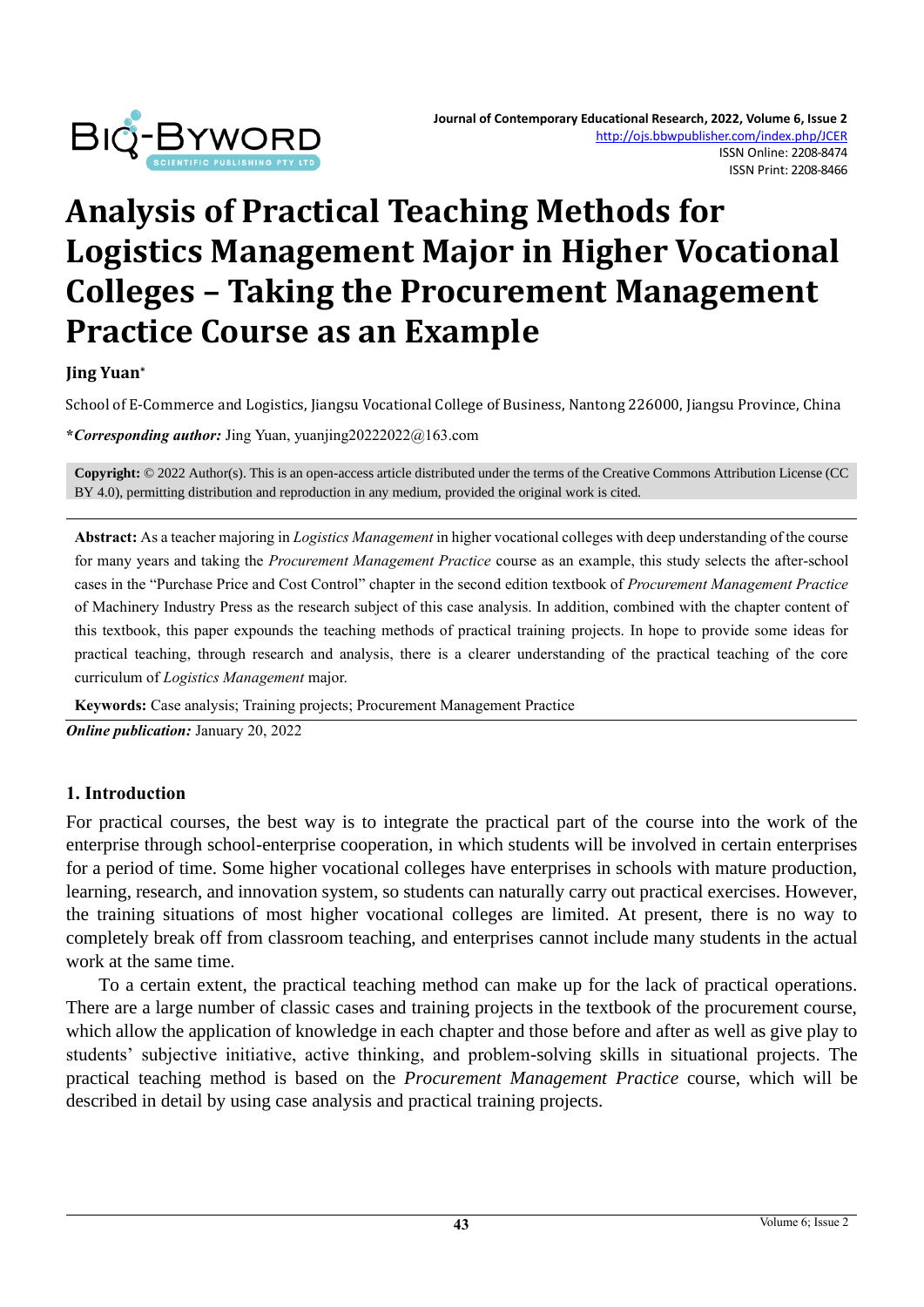### **2. Case analysis method**

## **2.1. Case analysis**

Before any case analysis, students should be guided to understand the title and problems of the case, so that they can form a thinking direction in their minds. Then, according to the length and difficulty of the case content, students are given some time to read the case and think about the problems. Students then should link the knowledge learned in the chapter and their own cognition as the knowledge contents are not only limited to the procurement course. They should be analyzed according to the content of specific cases, using divergent thinking and combining with the knowledge of other courses in *Logistics Management* or *Finance and Trade*. There is no standard answer to the problems in case analysis. As long as the analysis is reasonable, it can be regarded as the answer to the problem.

## **2.2. Specific examples**

Regarding the "Cost Analysis of Purchasing Guava Concentrated Juice by Acreage Foods," the source of this case and problems are discussed (the second edition textbook of *Procurement Management Practice*, edited by Chen Limin and published by Machinery Industry Press).

Acreage Foods is a multinational food processing enterprise in the United States. This company uses various concentrated fruit juices, soups, and condiments in its production. Betty is a veteran purchaser of the company responsible for purchasing fruit products required for production. One of her responsibilities is to negotiate the purchase contract of these ingredients with the supplier every year. Guava, one of the ingredients, grows and harvests seasonally in many countries around the world.

Upon checking an expense, it is found that the expenditure was paid to a guava grower and processor in the Philippines. Acreage Foods has worked with this high-quality supplier for many years. Guava is produced in a remote area of the Philippines. The fruit is usually transported to the processing plant for concentration and packaging, and then exported overseas. The series of products made from guava are famous for their delicacy, and the unique taste comes from the special processing method adopted by the supplier.

Guava concentrate is currently priced FOB (free on board) at \$0.29/pound. It is internally packed in silver foil, and each package weighs 50 pounds. It is packaged in cardboard boxes. These cartons are stacked on pallets, and each pallet is stacked with 40 cartons for loading into containers. Each container can hold 20 pallets, and they are shipped by sea. The shipping charge is \$2,300 per container. After arriving at a port, the containers are shipped to a local warehouse for storage at a cost of \$250 each. US Customs charges a tariff of 15% of the price of goods, excluding shipping. The company needs a container of guava concentrate every month.

Containers are stored locally until they are picked up for processing at a monthly inventory cost of \$5.50 per pallet.

In addition, the warehouse charges an entry and exit fee of \$6 per pallet as administrative costs. The cost of capital of Acreage Foods is 18%, assuming that the demand for guava concentrate remains unchanged throughout the year.

When the manufacturer needs guava juice concentrate, the container is transported from the warehouse by a local transportation company, with a freight rate of \$150 per container and a quality control cost of about \$2 per pallet. The company estimates that due to the characteristics of the product, there will be certain losses in the purchase and storage of guava concentrated juice. When incorporated into the company's product budget, 97% of guava concentrated juice is calculated, while the other 3% is the product loss. These losses cannot be exchanged with the manufacturer.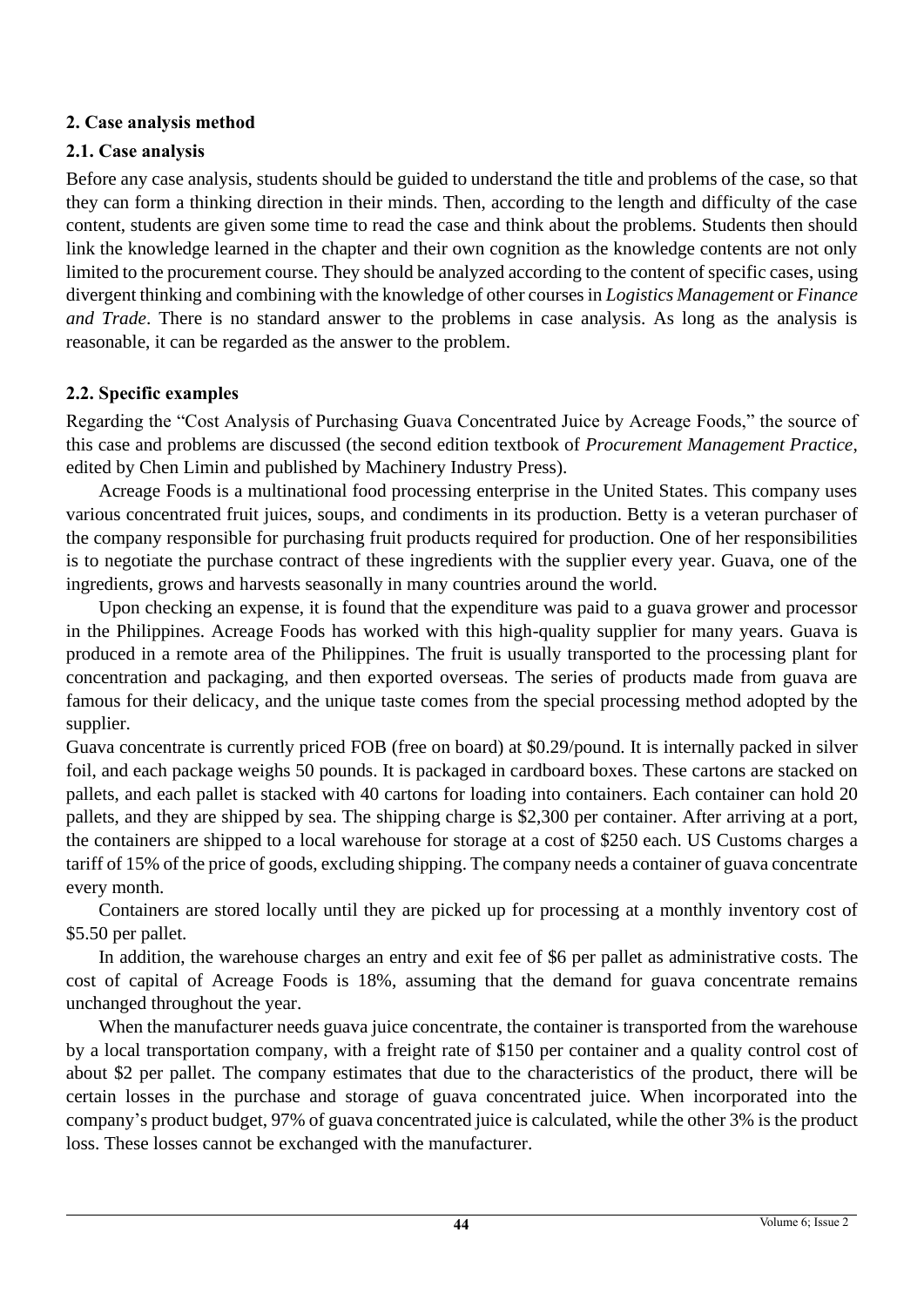Those spoiled guava concentrated juice not found in advance shall be removed from the store shelves and recycled. The out-of-pocket cost for each product recycling is \$20,000, and the supplier shall not be liable for making up for these losses. Company records show that such incidents occur on average once every eight months. In addition, the company's accounting policy requires that 15% of the total purchase amount should be set aside as management cost.

**Question 1**: Analyze the procurement cost structure and its influencing factors.

**Question 2**: Discuss the effective ways to control and reduce the total procurement cost.

#### **2.2.1. Analyzing Question 1**

The purchase cost components (in USD).

- (1) The price of goods is the cost of purchasing the goods:  $0.29 * 50 * 40 * 20 = 11,600$
- (2) Tariff:  $11,600 * 15\% = 1,740$
- (3) Freight: 2,740

Sea freight: 2,300 \* 1 = 2,300

Road freight (port to warehouse):  $250 * 1 = 250$ 

Transportation from warehouse to factory:  $150 * 1 + 2 * 20 = 190$ 

- (4) Storage fee:  $(5.5 + 6) * 20 = 230$
- (5) Management cost:  $[(1) + (2) + (3) + (4)]$  \*  $15\% = (11,600 + 1,740 + 2,740 + 230)$  \*  $15\% = 2,446.5$
- (6) Loss cost: (1)  $*$  3% + 20,000 / 8 = 2,848

The above shows six cost components. Through calculation and analysis, it can be concluded that some costs are inevitable, such as the purchase cost of goods, tariff (the cost ratio determined by the customs), sea freight, part of storage cost, part of management cost, and part of loss cost. There are some costs that do not occur or occur less frequently. The factors affecting the occurrence of costs are complex. **Question 2** will be on how to avoid or control them.

#### **2.2.2. Analyzing Question 2**

In order to control and reduce the cost, it is necessary to study the above six aspects, and then carefully ruminate in consideration of the statement of the case content.

(1) The price of goods is fixed in the form of FOB, and the FOB value needs to be considered. It is more cost-effective for the seller to use FOB. All sea freight and marine risks are borne by the buyer. For Acreage Foods, the costs and risks are greater. If possible, it should be changed to CIF (cost, insurance, and freight), so that the price of goods and the procurement cost can be reduced. However, based on the background of this case, Acreage Foods has chosen this remote guava processor in the Philippines because it is able to grow and process high-quality guava concentrates and the company has worked with this processor for many years. It can be appreciated that the company in Philippines is monopolizing the industry with good quality products. It is difficult to estimate whether Acreage Foods wants to reduce the procurement cost at CIF price. In order to reduce the cost of purchasing guava concentrated juice, one can change the supplier. As stated above, it can be seen that guava concentrated juice is not only grown and processed in Philippines, but also in many other countries in the world. Acreage Foods can consider looking for a more suitable supplier and can reach a CIF transaction. Needless to say, Acreage Foods can use the idea of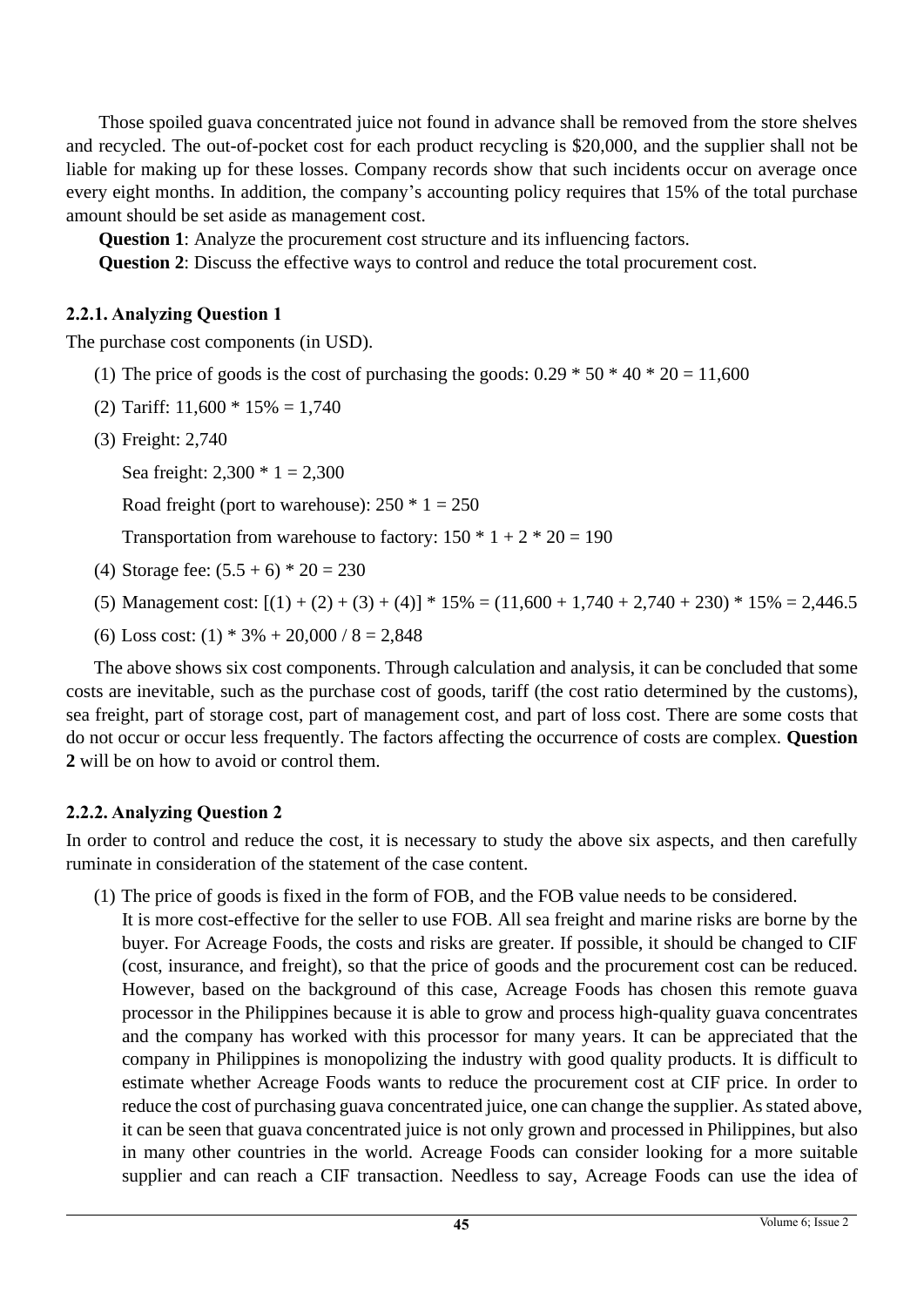changing suppliers as a bargaining chip to negotiate with their cooperating suppliers in Philippines, so as to convert the FOB price into CIF price, thus reducing the cost of purchasing guava concentrated juice.

(2) Consider the material cost of the packaging

The inner packaging material of guava concentrated juice is silver foil. The cost of silver foil is relatively high. Other materials with the same packaging effect with lower cost and has the feature of environmental protection can be considered, so as to control the cost to a certain extent.

(3) Reduction of road freight

There are two types of road freight: the cost from port to warehouse and from warehouse to factory. In order to reduce the road freight, the warehouse can be relocated to adjacent areas around the factory. When the factory needs to produce guava concentrated juice, it can use light trucks or forklifts inside the factory, so that the factory can also use the required raw materials at any time, thus improving the logistics and production efficiency.

(4) Reduction of storage expenses and management costs

Intelligent equipment, unmanned warehouse, warehouse management system (WMS), and warehouse control system (WCS) can be used to reduce labor costs and improve warehouse material turnover as well as space efficiency. Advanced warehouse management systems and equipment require enterprises to have financial strength to invest in construction, but if it involves warehouse management under supply chain integration, the production factory can outsource the warehouse and control the storage fee and management cost of the enterprise to a certain extent.

(5) Reduction of loss cost

The loss cost comes from two aspects: inevitable natural loss and loss caused by corruption and deterioration which can be avoided through real-time monitoring. The former meets the loss standard and can hardly be reduced, but the latter is caused by the negligence of management and can be avoided. If the enterprise monitors in real time, it is possible to determine those products that are approaching the shelf life. Then, it is necessary to find ways to deal with it. It can be dealt with in time through marketing means, discounts, and bundle sales, so as to minimize the loss, and eventually have a certain control over the loss cost.

This question is the continuation and expansion of the content based on the answer to the first question. It involves the practical application of the theoretical knowledge of the chapter and even the integrated application of other courses in *Logistics Management*.

## **3. Practical training project method**

#### **3.1. Training projects**

During the teaching and training week, the training simulation project of the procurement course can be arranged in such a way to carry out teaching, and the theme can be set. If there is procurement training software or supply chain teaching software, it can be used to assist the training.

The class can be divided into groups of three to five students, with each group representing an enterprise. The students should then name their own enterprise and select a student to be the group leader, who would be the general manager of the enterprise. Then, the group members should be assigned positions, roles, rights, and responsibilities.

After the grouping, teachers should explain the tasks and requirements of the training project, and each task should be scored. Finally, the total score can be obtained from self-evaluation within the group, mutual evaluation between groups, and the teacher's evaluation. The first, second, and third prizes should be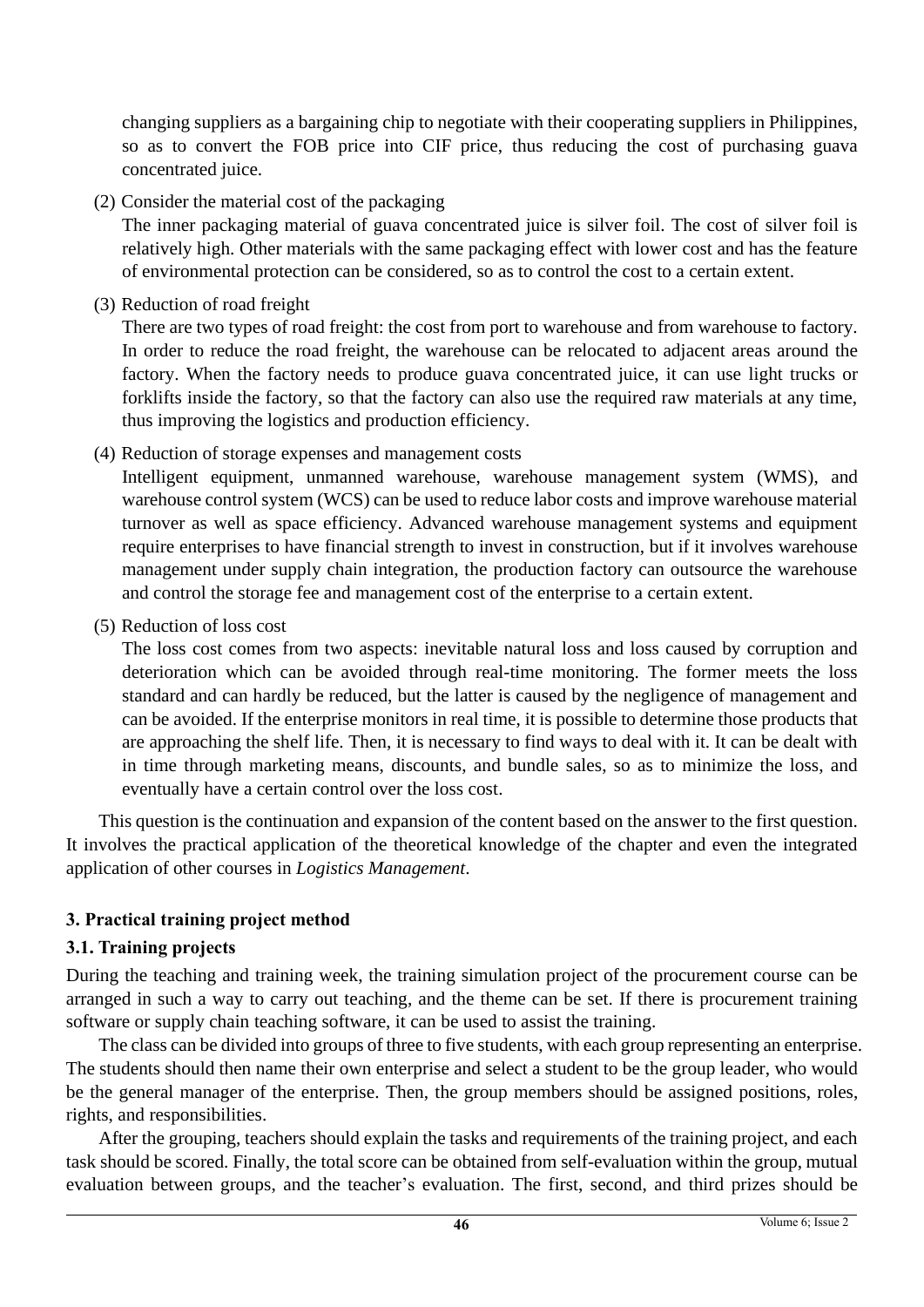rewarded according to the score, so as to encourage students' participation and motivation.

Through practical training, students can give full play to their learning initiative and actively participate in the completion of the project. At the same time, it can also cultivate students' awareness of teamwork, improve their comprehensive quality, and train them to become professional procurement talents.

### **3.2. Specific examples**

#### **3.2.1. Theme**

Enterprises need to purchase various materials to produce a certain product. How then to select appropriate suppliers and acquire the required materials?

### **3.2.2. Requirements**

- (1) According to the theme, three to five students would form a group, establish an enterprise, and name the enterprise. The positions and roles of the group members are determined, and their rights and responsibilities are clarified.
- (2) Enterprises are required to make purchase plans and budgets.
- (3) Appropriate cooperative suppliers are selected through bidding procurement.
- (4) Procurement negotiation and contract signing.
- (5) Contract tracking, procurement process control, and supplier relationship maintenance.
- (6) Procurement performance evaluation.

## **3.2.3. Time**

For a period of one week, the specific schedule is as follows:

- (1) Stage I: Issue the procurement plan, procurement budget table, bidding document, tender document, and supplier database, as well as make corresponding speeches and explanations on day 1 and 2.
- (2) Stage II: Issue the procurement negotiation records, procurement contracts, supplier evaluation reports, simulation scenarios, and speech explanations on day 3 and 4.
- (3) Stage III: Issue the contract tracking record form, procurement process control and early warning scheme, as well as other materials provided, and make corresponding speeches and explanations on day 5 and 6.
- (4) Stage IV: Final group presentation and compete for the best group on day 7.

Teachers would provide corresponding guidance in each stage.

## **3.2.4. Report**

- (1) The corresponding report should be completed in each stage, and the materials issued in each stage should be attached in the report.
- (2) Analyze, study, and deal with the actual situation encountered in the training.
- (3) The authenticity and feasibility of various schemes, statements, and data should be demonstrated to reflect rationality.